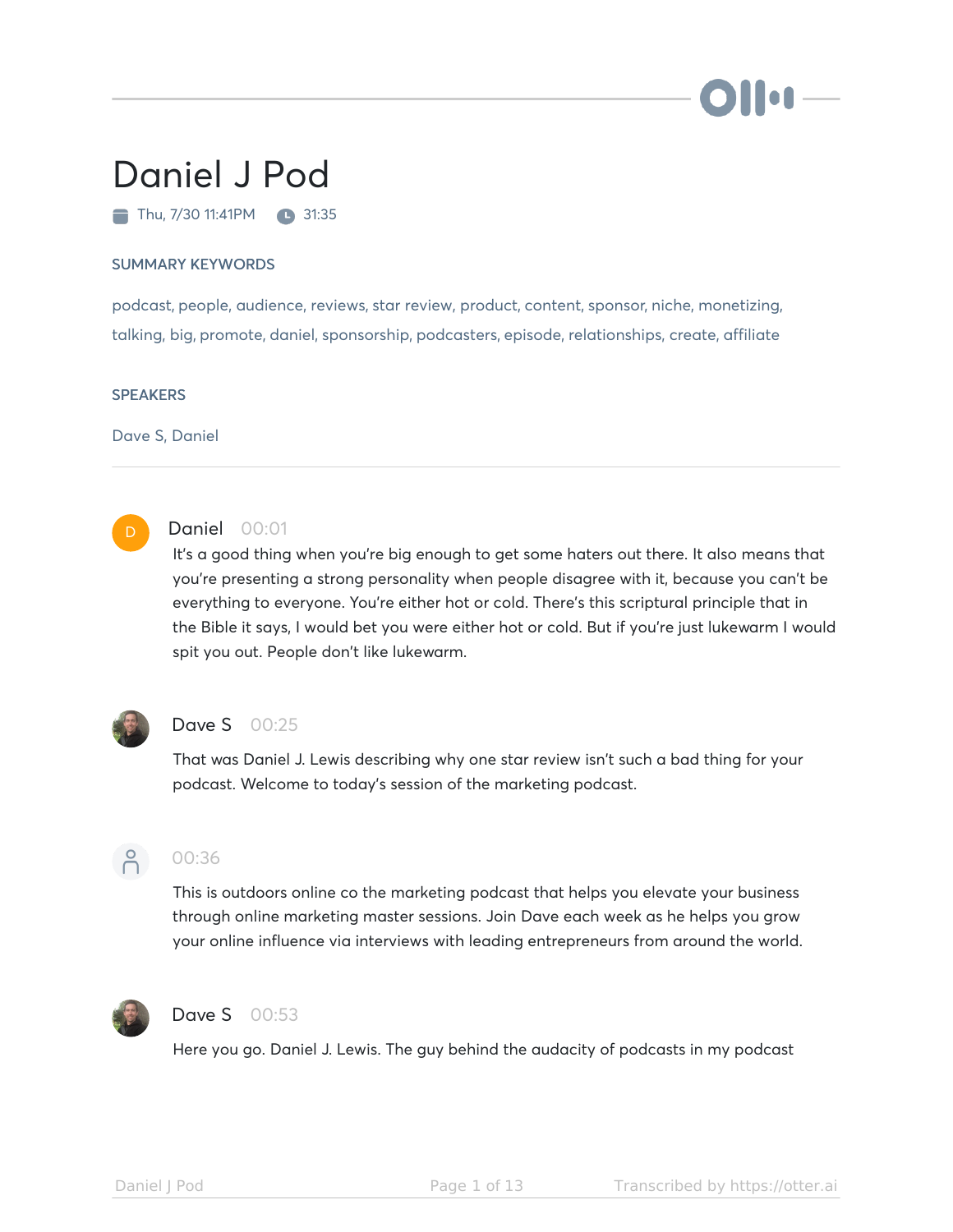reviews calm is on to share some tips on making money with your podcast. We hear about the easiest way to start monetizing, how to reach out to influencers in your niche and the easy way to create superfans for your show. Stay tuned till the end of this episode when I have a nice little bonus to keep you feeling great and healthy this week. Turn up the earbuds and enjoy today's episode with Daniel J. Lewis. How's it going, Daniel?



#### Daniel 01:25

Dave is going great. I'm excited to talk with you.



## Dave S 01:27

I appreciate you coming back on I want to give a shout out to this just because I think it just shows you the technical stuff can happen sometimes even after you know, I've got to show my other podcasts. I've got almost 150 episodes and you know, it's been good, good. But at the start of that show, when I first started, I had the same thing happened. I was recording in a hotel, and I had the biggest guest in the world and fly fishing on that show and I had to redo it. And he said, he said we can do it and you said the same thing. Daniel after I screwed this one. So I want to thank you for that.



#### Daniel 01:59

I may not be the The biggest person in fly fishing by chance to have another conversation.



#### **Dave S** 02:05

Well, the great thing is here is that now I'm really focused on online marketing and in the season one is all podcasting. So you are one of the biggest people in the podcasting space. So it's kind of a equivalent thing. So we're gonna dig into some of the good stuff on podcasting. Before we get to, you know, all the audacity and where that all came to be how that came to be. Can you talk about how you first got into kind of podcasting?

#### D

## Daniel 02:27

For me it started as a listener, when, about 15 years ago, Apple announced that iTunes 4.9 would be coming out with support for this thing I'd never heard about, called podcasts, and my coworkers were big apple fanboys, and we're saying, Oh, this is great. This is going to be fantastic that Apple is supporting podcasts. And so I decided to check it out. And I was hooked. At that time, I had a very long commute to work. And I'd gone through all of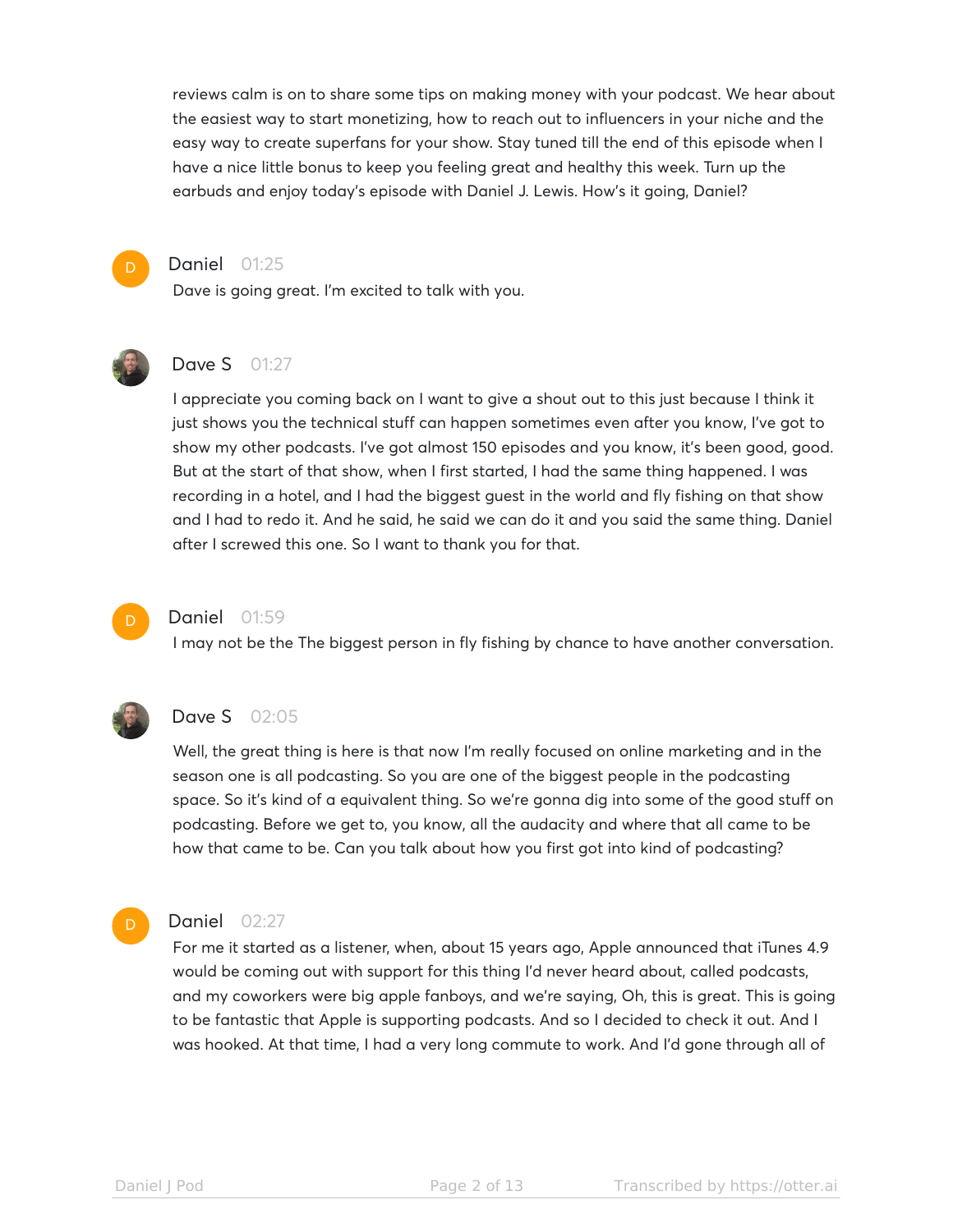the audio books I was interested in talk radio was getting boring to me from the local radio show. And then podcasts really fed the niche interests that I had. And I loved it. I was eating up every podcast I could get. And some of those podcasts I originally subscribed to Well, one in particular grammar girl I'm still subscribed to to this day. And so I've listened to every single episode of that podcast for the last 15 years.



# **Dave S** 03:22

Amazing. That is so cool. I kind of love it not the same story, but I'm the same way. I don't know. Would you say that people that get into podcasting, because I feel exactly the same way when I first got into it, which was much later than you and 20 you know, 2017 when I first produced my first podcast, it was just right away. I was like, Oh, my God, this is my thing. Is that how it felt to you as well?

## **Daniel 03:45**

I think so. And for many people, it seems to be there's a sort of hump where they have to get beyond the typical podcasts, the same kind of podcasts that everybody listens to. Its I think when they find that niche, that thing that really connects with them. Whether that is a couple of ladies talking from their homes about a particular niche topic, or some highly produced dramatized podcast or something like that, whatever it is that really connects with someone, that's I think, when they are pulled in, and then it's a whole new world to them of content and people in conversations that they couldn't otherwise get.



# **Dave S** 04:23

Yeah, that's really cool. And for me, and you know, this, I'm sure and probably teach this as well. is, you know, I've made so many amazing connections, right? I mean, just the fact that I'm talking to you now, I've talked to some of the biggest names and fly fishing and I've just, you know, I couldn't have done it without the podcast. So I'm big on podcasting, and I'm, that's why I'm helping to promote it right now. And I did have a recently a person that I do a little bit of coaching, kind of helping people get started in podcasting, and I had the flyfishing 97 podcast again. So this is on my my other podcast and we talked about in his big struggle really was monetizing. Right. And I think it's a struggle for a lot of people. But you know, if I had to think of a title for a show, you know, if we had to pick one headline for this thing, it would be how to make money. podcasting, right. That's kind of a kind of funny because a lot of people think, you know, don't know, right, that you can't just start making money right away. Can you talk about what you tell your students when they ask that question?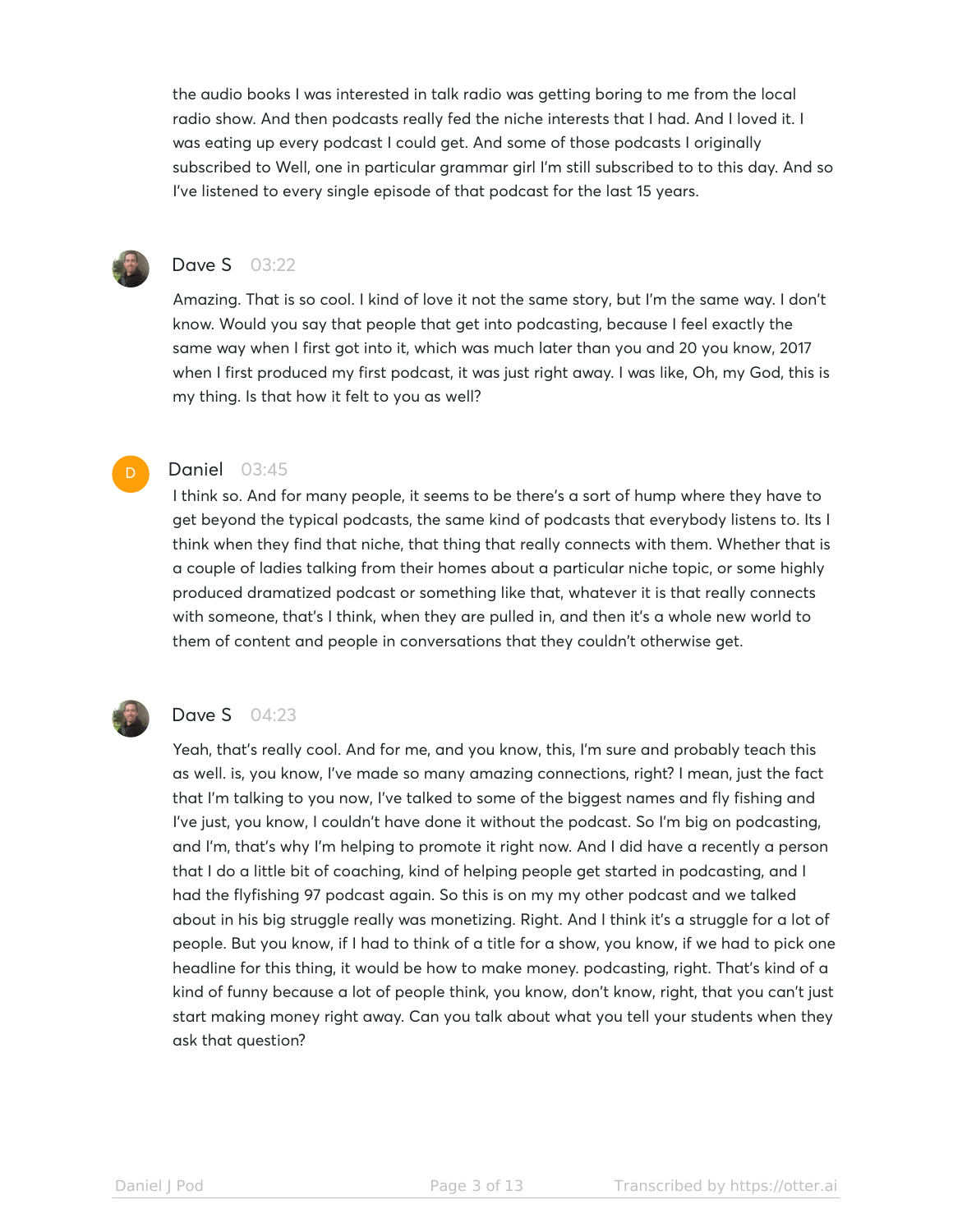#### Daniel 05:21

Yeah, the first thing that most people think of when they're thinking of monetizing their podcast is I need to get a sponsor, where can I get a sponsor? The unfortunate thing is that sponsorship, especially now that there are more than 1.2 million podcasts, and it's the popular podcasts getting all the attention and sponsorships are most of it. You really need big numbers to get popular sponsor like the caspers. The Coca Cola is you need thousands of downloads per episode, not per month, but per episode. Now you can find more niche sponsors, especially the more niche your podcast, or if they're any British. people listening, your podcast is, then the more valuable your audience is to a potential sponsor. For example, you have a fly fishing podcast, very niche topic. So for a fly fishing oriented company, you have their ideal audience. So you can then talk to them. Even though your audience may be smaller may not be big enough to get the caspers or Coca Cola is of the world, you could get that fly fishing company. And they would love to be in your podcast, to be part of it to be a sponsor of it, that kind of thing. That's the big power in the niche. But really, the biggest thing that I tell people, when they want to monetize their podcasts is to look for ways to make something that you sell yourself to basically create a business around your podcast, because that can scale pretty much infinite And you can do so much more with that. And you look at the people who are monetizing their podcasts the most. The Independent people, they have some kind of business or something of their own, that they're selling behind their podcast, and that's related to their podcasts. For example, I myself, my podcast is about podcasting. And my business is helping podcasters so I create products and services for podcasters. So my podcast about podcasting naturally, helps promote those products for podcasters that help them podcast better, it's all very meta, no, but that kind of thing really helps people because then you are serving your audience with your own expertise, the expertise they've gotten to know episode after episode and the relationships that you've built. So that often when you say that you're about to create something to sell. Many people from your audience might be to that point where they say, I don't care what it is, as long As you're making it, shut up, take my money, give me whatever it is because I want it. That's



## **Dave S** 08:04

right. That's right. That's what you want. You want people just kind of rip it out the door to give you somebody. So it is interesting because you'll mark with I mentioned the highway, or the fishing nice seven podcast. You might think I'm not totally sure, but I think he doesn't have a lot going on as far as the products, right? He's doing a podcast, he's interviewing these great people, and he's learning about it, but I'm not sure. You know, I think the sponsors definitely is one thing he could probably dig right into, as far as the product, you know, because then I know you don't probably know much about fly fishing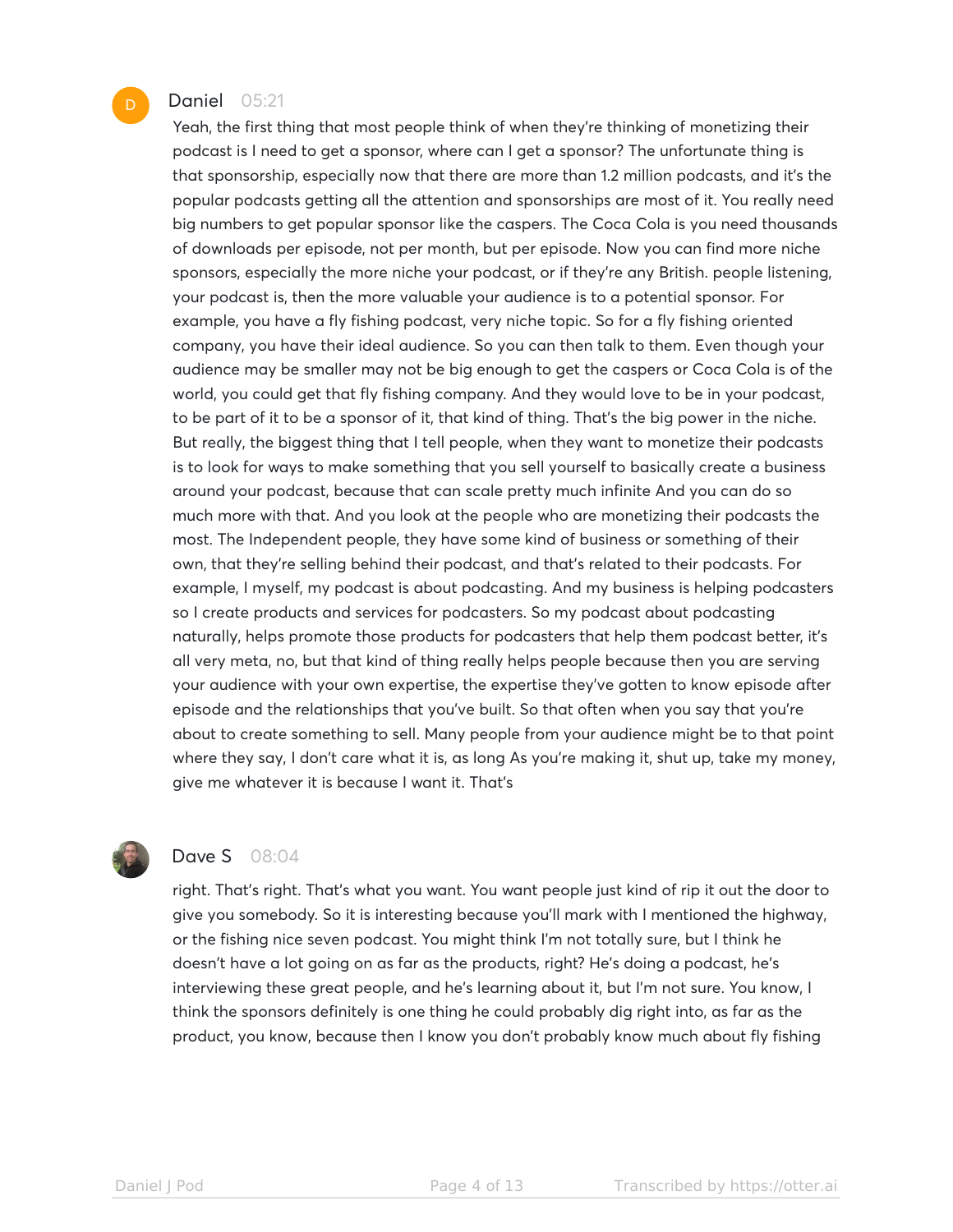in the details. But you know, there's physical products, there's some people that are guides, their shop owners, there's all these things, but if you're just a podcaster and you love fly fishing, you know, I think that might be his challenge, right is like what is my product? Do you have any tips for somebody that think you know, if they just come up in like, Oh my god, what can my product be?

#### Daniel 08:50

D

Now if you're already creating content, then the easiest product to make is something that uses the expertise that you're already sharing training course it can be A video series, a written series and ebook, consulting even certain things like that. And you can offer that in almost any industry where you are teaching things. Now, if you're doing more entertaining content, that's a bit different. But in any industry, whatever style your content is, there are probably products or services that might interest your audience. And that could be an opportunity for you to become an affiliate for those things where when you refer someone to purchase from that product or service, then you get a portion of that now make sure that whenever you're doing something like that you're following the local laws. Like in the United States, we have the Federal Trade Commission, and they require that you disclose that you're getting paid or that you earn commissions from qualifying purchases. So you want to make sure you're following the laws there. But it can be a great way to serve your audience by recommending things that you genuinely believe in. Like, since I talked about podcasts, I'm frequently talking about microphones, mixers, software hosting plugins, different things like that, that I've tried some of them I like some of them, I don't like some of them, I'm still testing. And when I share these things, regardless of my opinion, often people get that information. And they decide to take action on that by often purchasing those things. And I can earn a commission from that. And so it's not my product, but it is something that I've used or that I do actually actively use and can recommend or can share an opinion about, and then my audience has that opportunity to get something they need that's relevant to them relevant to what I'm talking about. And everyone wins in that case.



# **Dave S** 10:46

Yep. No, I agree. And that's exactly what I'm doing with with my other podcast is I'm really focusing on the affiliates and building the you know, the relationships there and also sponsors those are the kind of the, the two big things I have a side interesting thing with me as I been able to kind of start to create a travel company off of, you know, the podcast. So I think there are a lot of things I would have never thought of that before. But once you get into and you start learning about your niche, it's I think the you know, it opens up for you. So no, that's awesome. So So now you know what the focus here it really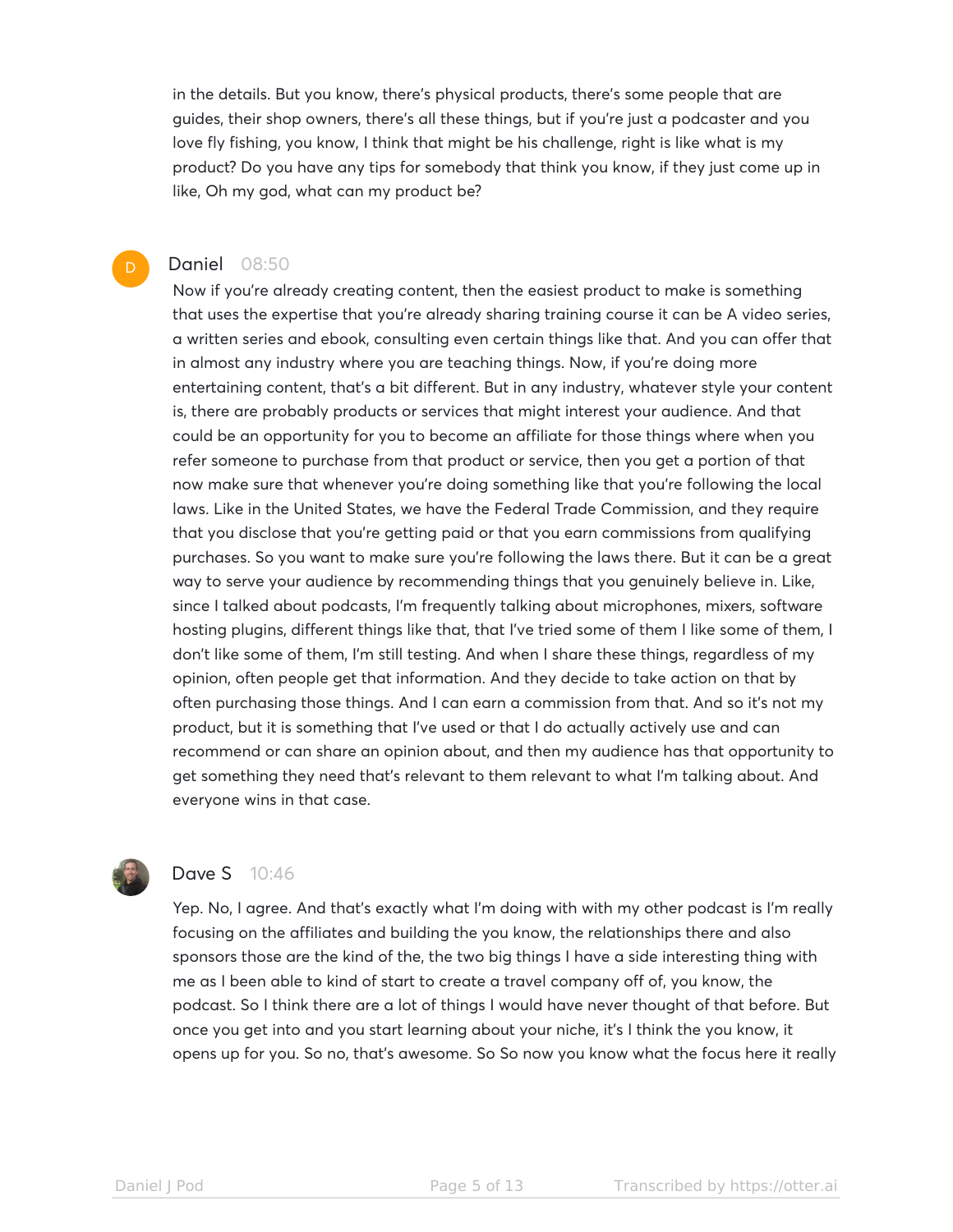we're talking to fly fishing companies and brands and outdoor companies who are really, you know, again, they're struggling with building their online brand. Any other what goes with podcasting? You know, so they start their podcasts or doing it. What else do you tell somebody who's new to online marketing, you know, and what goes hand in hand with podcasting.

#### Daniel 11:35

Really focus on the quality of the content that you're creating in your consistency in that content, and consistency in your schedule, how frequently you put out that content, because from the beginning, we're all noobs at some point, and you don't want the mega audience attention in the very beginning when you're just getting started. You want that Come in organically. And when you're ready for it now, the more you can invest in yourself and in your content and your process before you actually start, the better that start can actually be. But I don't want you to sit there paralyzed thinking you have to be perfect. You can start out rough. It's just like relationships or jobs or hobbies or anything that you start off, it's going to be rough. That's okay. You can grow with it. But focus on that consistency. Like they say, practice makes perfect. Just keep practicing, keep clicking, publish, keep working on the quality of your content, because it's so much easier to grow your audience to monetize whatever you're doing. When you have a high quality product, and that product being the content or the podcast that you're putting out there.



D

D

## Dave S 12:51

That's awesome. And what would you tell somebody you know that again, starting a new podcast, and they feel like their contents good. They're getting some feedback from people they're asking Some there listeners and people are saying, you know, they're loving it, you know, but when they look at their downloads they see, you know about, you know, 30 downloads per episode 4050. But they're not it doesn't seem like it's really shooting up like a hockey stick. What What would you tell somebody that's in that range? It's been a couple months.

#### **Daniel 13:18**

You said they feel their content is good. And I think probably everyone in podcasting thinks their podcast is good. And you might get some feedback on that. And there's this moment where you, you have to be a little uncomfortable with trying to accept or probe for some true reality. And that is, is your podcast actually good? Or are there ways that can be improved? Not just, is it good enough? But is it great? Is it something that people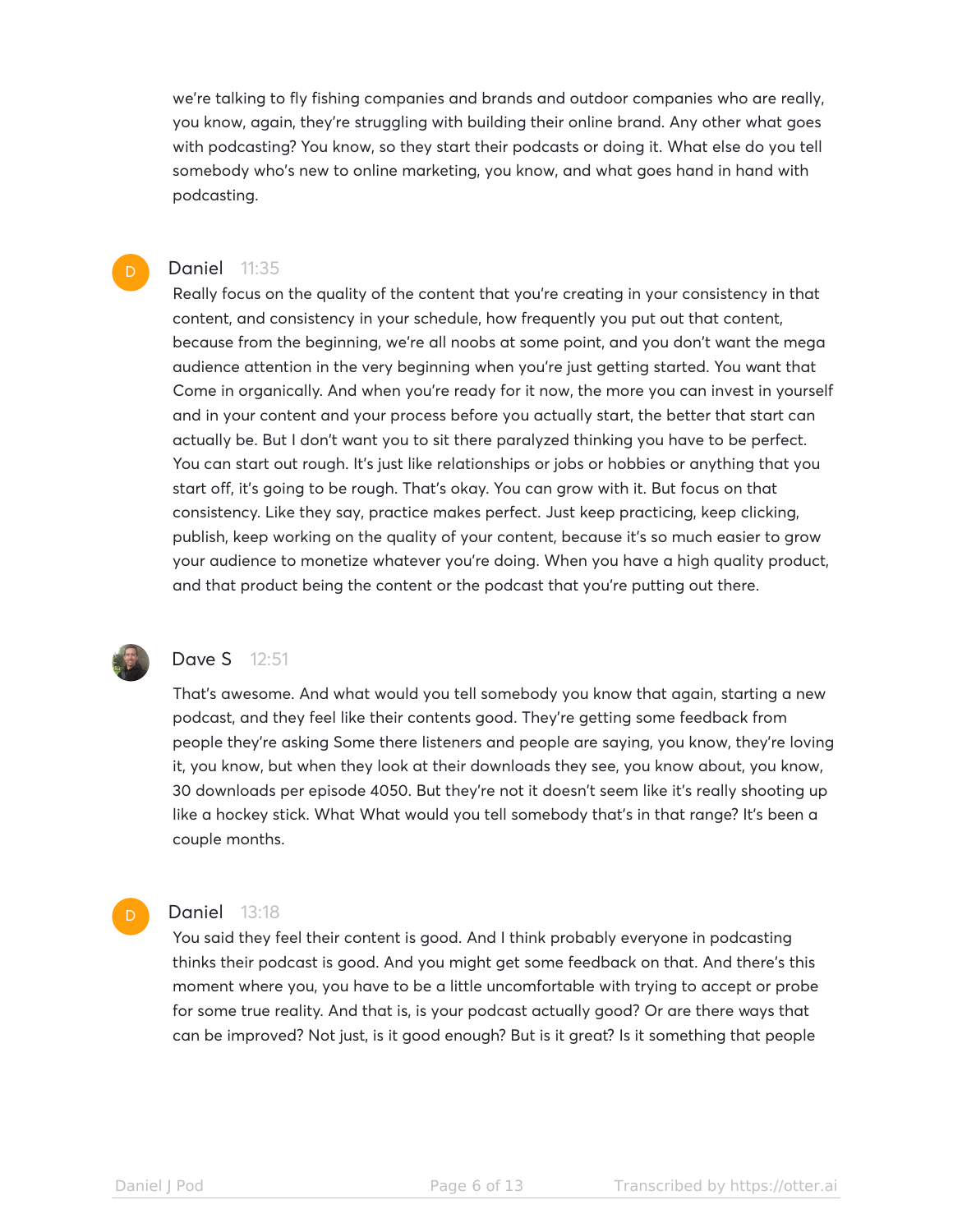would rave about? So listen to the feedback from your audience if you're getting any feedback, and try to find those ways that you can improve the podcast the quality, the production, quality, the content, quality, precision, Quality, any aspect of your podcast. But there are those times where you can have a fantastic podcast that just for some reason, isn't growing very well. And the reason there is often that maybe due to the industry due to the way the podcast is positioned or something. It's simply not being discovered. And there's some debate about whether discovery really is a problem in the podcasting industry. But the most important thing for you to do, regardless of waiting to be discovered, is to work to be discovered, don't follow the advice of, if you build it, they won't come. People will not simply come to your podcast just because it exists. You have to go find that audience and reach out to them. So the best ways to promote your podcast are being in other people's podcasts, whether that's sending feedback, or participating as a guest or even a co host sometimes, but try to get your attention Out there in front of other podcasts that already have your ideal audience. The second thing is consider some sponsorship or advertising opportunities. That doesn't mean necessarily sponsoring another podcast. It could be that. But it could also be some advertising in the spaces where your audience hangs out. That could be like a Facebook group. Maybe you work out something with the people who are moderating the group that you get some promotion from them. It could be a subreddit, where you buy some advertising in a subreddit that's relevant to your podcast, it could be in a podcast app like overcast and Castro and other apps are offering opportunities for podcasters to promote their podcasts inside of the app when people are already looking for other podcasts to listen to. So think about the context and the relevance for each of these things. But those two things are the most powerful ways to grow your audience, even if you've got a small audience. And the third thing though, that people often don't Think about and it doesn't cost anything is to leverage the audience you already have. Build your relationship with that audience, deepen engagement with them, get to know them really well make them super fans of your podcast, and then turn them into evangelists for your podcast to ask them to tell others about your podcast that's so much more powerful than asking for podcast reviews, or asking for feedback or something like that. Tell them, Hey, bring someone else to the podcast, or get someone else to listen. That turns your audience into marketers for your podcast for you and it doesn't cost anything.



## Dave S 16:42

Those are killer tips. Yeah. And on on that same line you I mean, I think you know, what we're doing here. The interview show kind of lends itself a little bit to helping find new audiences because if you're able to interview somebody, you know, for example, here, I'm interviewing you, you're a pretty big name in the podcast space. You know, eventually when this comes out the might be an opportunity that your audience might also find this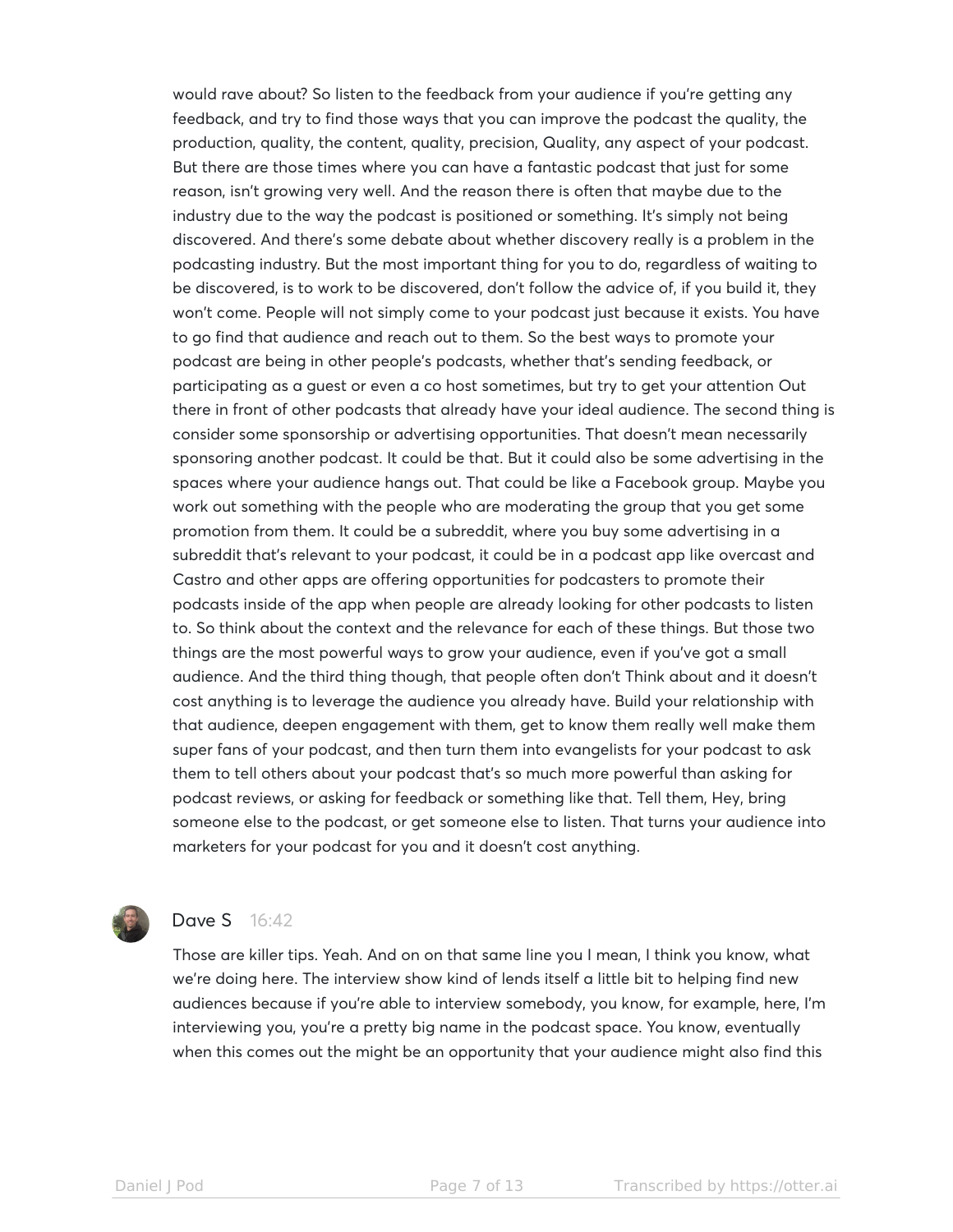show. And then that would help grow this podcast. What's your recommendation? If if you're somebody who has a podcast and you're an it's an interview podcast, you're interviewing somebody, maybe they're big, maybe they're super big. And you'd love to, you know, you'd love to have them share your show, but you kind of feel like, I don't know, if I just want to go out and ask them, well, what's your recommendation on that whole process?

#### Daniel 17:22

D

They say, it's not what you know, it's who you know. And the way you get to who you know, is through relationships. So you really have to build those relationships with other people. And a good way to start that is to be super familiar with whatever it is that they do. Like I receive these pitch emails all the time, you know, I'd like to place a link on your website, or I'd like to invite you to be an affiliate for my program or all of these things. And they're so generic, but when they can demonstrate that they actually know who they're talking to. they're familiar with my content. they're familiar with me and mine. interest, then it jumps to the top of the pile for me of considerations. So do that when you're reaching out and trying to start that relationship with someone else. Of course not from a stalker perspective of, hey, how's your dog, I know your dog was having trouble last week. But be personable, be familiar with what they're doing and seek for ways to give first, whether that's in your own podcast or in working with other podcasters or community leaders. Give first before asking for something in return, or expecting something or even hoping for something.



## Dave S 18:38

That's great. I wanted to hit on something, Daniel, before we get too far long here. They keep talking about your review product you have which which I actually use and love. Can you just maybe describe to somebody who hasn't heard of it yet?

#### Daniel 18:52

Yeah, so when you have a podcast that you put into Apple podcasts, it automatically goes out into 175 different podcasts. catalogs for Apple podcasts. Like if you're in the United States, you look at Apple podcasts right now, what you see is the United States catalog of Apple podcasts, you actually cannot switch to other countries to see what Canadians see to see what Australians see or anyone else have those 175 different countries currently, that's the number they recently upped that from 155. Plus your podcast also goes into other apps and directories either automatically or it might be something that you opt into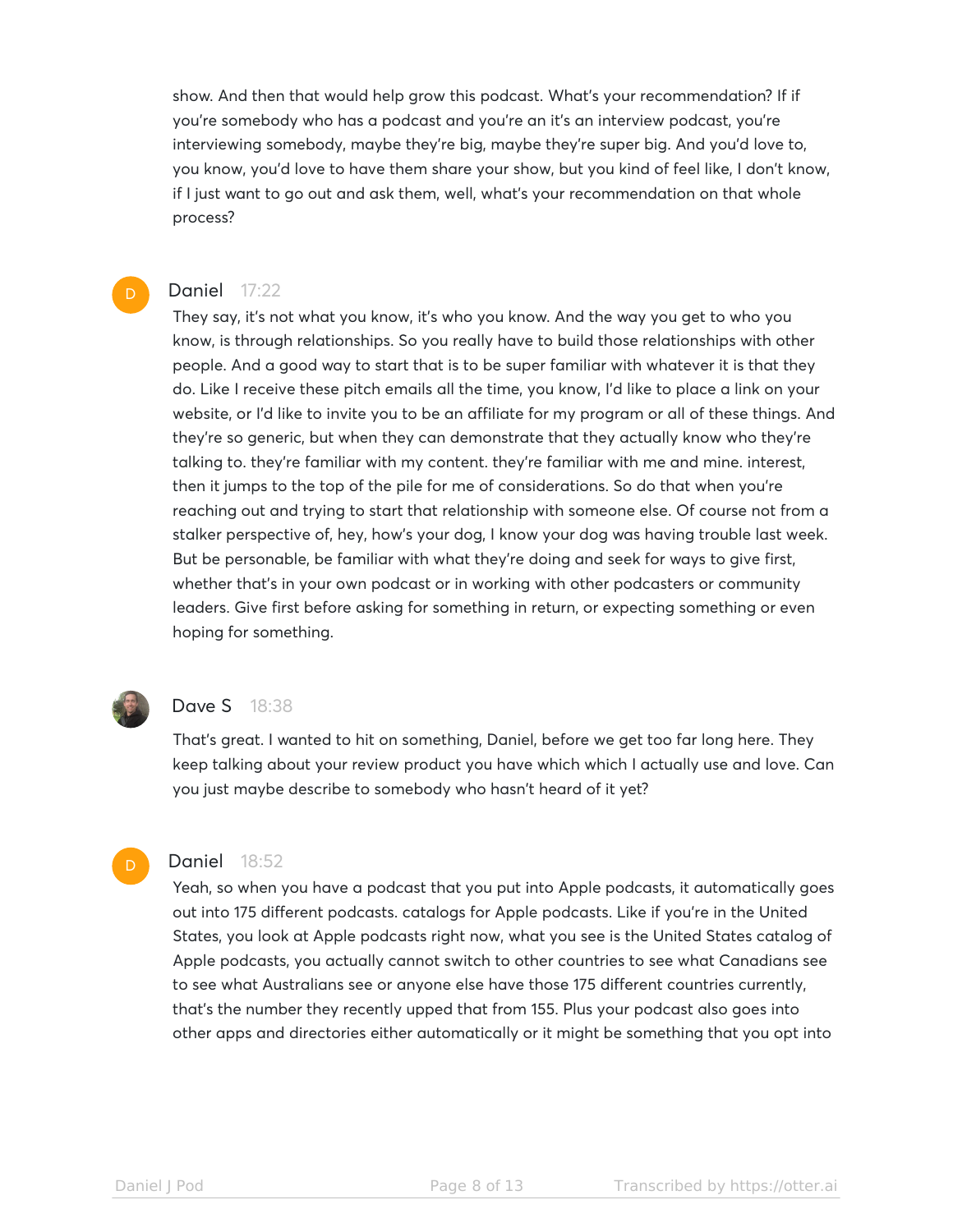submitting to, like Stitcher, for example, you have to go out there and submit your podcast to Stitcher. So there are all of these places, almost 200 places where people could be leaving ratings and reviews for your podcast. And you used to be able to switch between some of these locations, but it would take a lot of time to do so. Now. You can't switch if you're on a newer iPhone or a newer Mac running Mac OS Catalina or anything that has the apple podcast app, it's impossible to switch the camera So you can't know if you have a review in the United Kingdom if you're not in the United Kingdom. So what my podcast reviews does, is it goes through all of these different podcast apps and the different locales for each app. And it gathers all of those podcast reviews, and delivers them to you automatically as well as collecting them on the site. So you can share them, you can copy and paste them, which you can't do from most of these apps. You can eventually embed them on your site, you can do some really cool things with them. And whether you're running a business or simply hosting a podcast, those reviews can help you better engage with your audience. And even if you have only one review right now, you can leverage that to get more reviews. So the my podcast review service provides all of these to you updates every day to see if you have new reviews, delivers them to you automatically. So then you are equipped to do something with those reviews. Even if it says I'm getting encouraged to keep podcasting to see like, I'm looking at your podcast right now. To see your latest review from. From 404 Bruce says great show super cool dude. Best trying to tutorials on YouTube loads of good info. Thanks Dave and Jason, there you go. And so you know, okay, this guy for for Bruce from the United States loves your podcast, it's a five star review, they really appreciate it that can be encouraging. So you know, yes, I am resonating with my audience. You could use this in other places. Like if you have a product to release at some point, then you can use some of these reviews to even help promote that pod product, not as testimonials for the product, but as testimonials, for your skills in communicating.



#### **Dave S** 21:53

Nice, nice. I love that Nick. That's a thanks for sharing that five star review. That's so cool. I want to hit just quickly. The opposite of that, right, which is the one star review, because I've got some one star reviews tucked in there too. And there, it's you know, it's kind of like a stab in the back. What What do you tell somebody who maybe hasn't got their first one, or maybe just got their first one star review?

#### D

#### Daniel 22:12

First thing is, you've arrived. It's a good thing. When you're big enough to get some haters out there. It also means that you're presenting a strong personality when people disagree with it, because you can't be everything to everyone. You're either hot or cold. There's this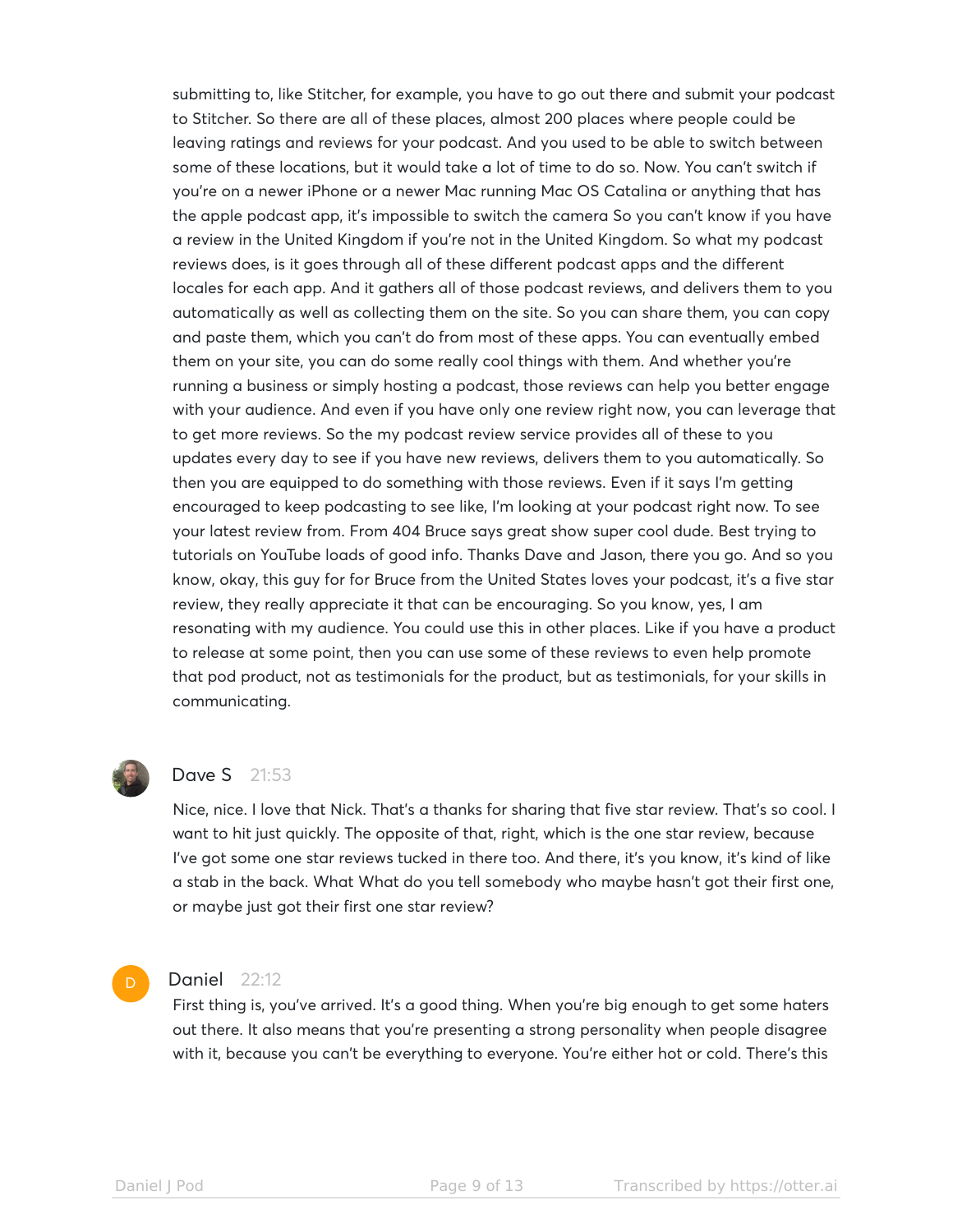scriptural principle that in the Bible it says I would that you were either hot or cold, but if you're just lukewarm, I would spit you out. People don't like lukewarm. So if you get that negative review with a one star review, that's actually a good thing because it says that you are inspiring something in people. There's something about your show. Now. If you're getting all one star reviews, then there's definitely something you need to look at. But look at those reviews. With some open mindedness, and I know it hurts at first. So give yourself some time. Don't react to it, don't cry about it in your podcast, but look at it objectively and see Alright, is there really something I need to learn from this review? Is there some way that I can improve my show for the rest of my audience because whoever leaves a one star review, probably isn't listening anymore. So you don't have to try and win them back. But you can learn what bothered them to make the rest of your podcast better for everyone else. And something cool that you can do is you can even use those one star reviews those negative reviews to get more reviews, because what happens? I see this so often, a podcast I listened to recently did a whole episode where all they did was they shared their negative reviews, and they had a little bit of fun with it, but as a result from that, they got away have five star reviews because so many people felt bad for the podcast host, hearing the bad things that were said about them. So they want to go add good things to them. So you can use, you can learn from those negative reviews, you can use them to your benefit, and you can become a better podcaster because of that negative feedback.



D

# Dave S 24:21

That's great. That's great. Let's, let's wrap this up to anyone want to go back to the initial How To Make Money podcasting, right. So again, we're thinking of a mark or somebody, these people, they're new. If we could do kind of a board, just think of the you know, whatever. That's the headline, and we had a bolded, top five, top three top 10 whatever it is. So let's just run that through that again. So we talked about what are all the ways that you you know, if you're in your first year to a podcasting that you can make money podcasting,

#### Daniel 24:48

the easiest ways would be looking for affiliate programs that could be as simple as something on Amazon, it could be something more specialized to your topic, whatever that is, look for those things that you can recommend. And in relevant contexts in your podcast, not like having the ad break, but you're talking about a product that you like that you've used. Always prioritize your ethics and your reputation above any type of money that you might earn from these things. Because that will build over time, both your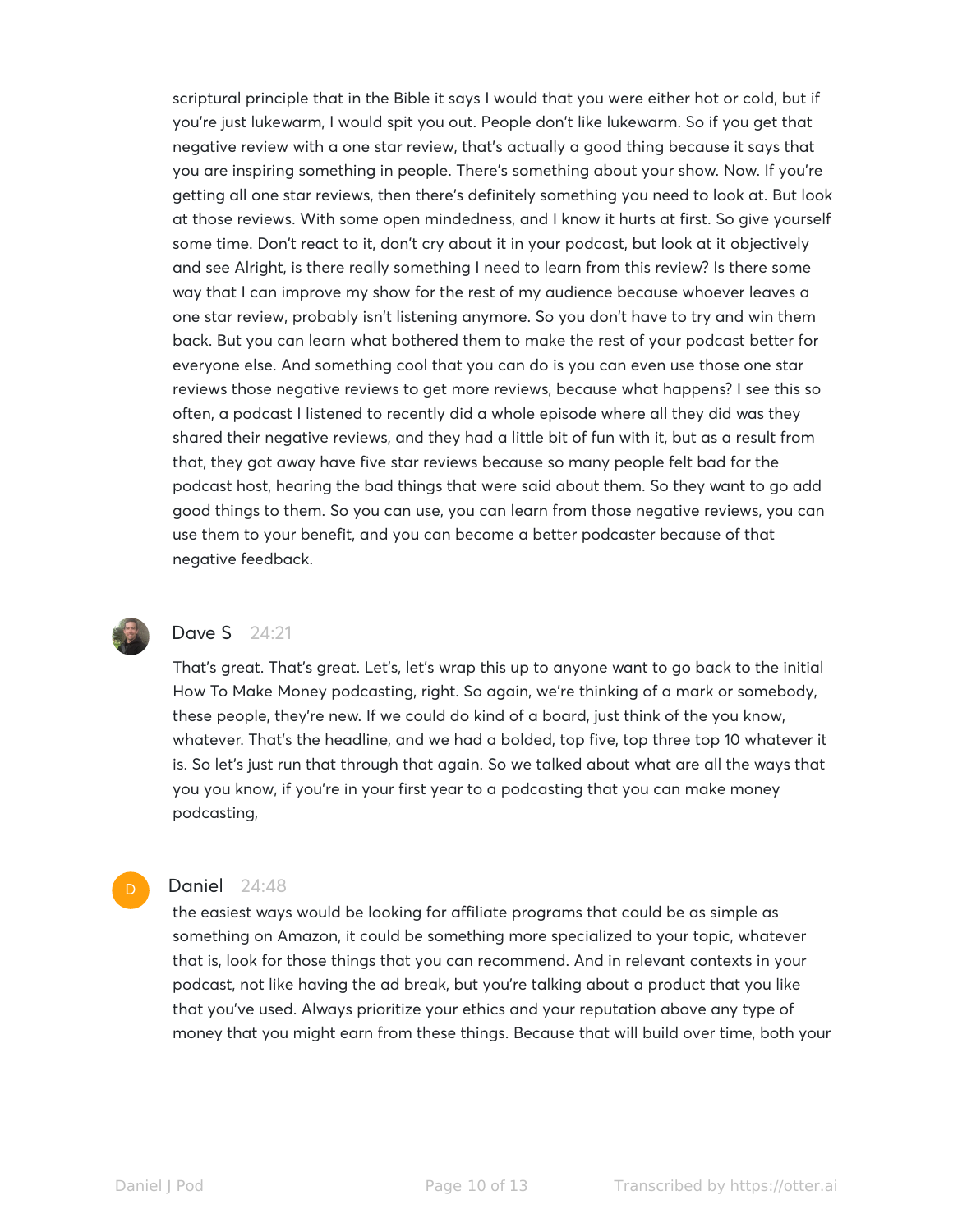reputation and the income that you could earn. So people need to know that you're not recommending something simply because you're getting paid for it, but because you've genuinely tried it. So affiliates are the easiest way to monetize your podcast, you can look at starting a business creating a product, something that you can sell. And that is something that you can do after a few months of doing your podcast because then you're hearing what the needs are from your community. There are even opportunities and I didn't mention this earlier, where maybe you simply accept donations. Oh, yeah. And that could be for fun swag like stickers. Or it could be for bonus content, like a bonus episode or a Hangout or some kind of exclusive access, kind of like running a membership site. And you can run that as an actual membership. Or it could be donations or something like that, where your audience has that opportunity to give value back to you for the value you're giving them. These are all things you can do in your first year, almost no matter the size of your audience. When your audience does get big, then you can consider things like sponsorships, but sometimes you might decide, you know what, it would be more profitable for me to not have a sponsor?



D

# Dave S 26:36

That's right. So we just throw out the you know, when you think of the number the 5000 downloads per episode sponsorship thing or whatever, if you're, I mean, can you just kind of throw that out? And how do you how do you talk to if you go to a sponsor, you know, there's some company that you like you love you use, but you only have, like, you're saying 100 downloads per episode, or maybe you got 500, but you're not very high. Could you just talk to them? What would you recommend there?

## Daniel 27:00

The biggest thing is to start the conversation with them find out what their cost per acquisition is. And that's the term they frequently refer to, what does it cost them to get a new client or to make a new sale? because that gives you an idea of what they're willing to invest in order to earn someone new. So if you have 100, people listening to your podcast, assume maybe two to 5% might actually take action on something that you're promoting. So that would be two to five people. How much would that be worth to a sponsor, if two to five people bought that thing from them? If they sell a \$5 product, it's not going to be worth very much to them. If they sell a \$1,000 product, then it might be worth a lot more to them. So that's where you can get a lot more fluid and dynamic in how you're negotiating those sponsorships.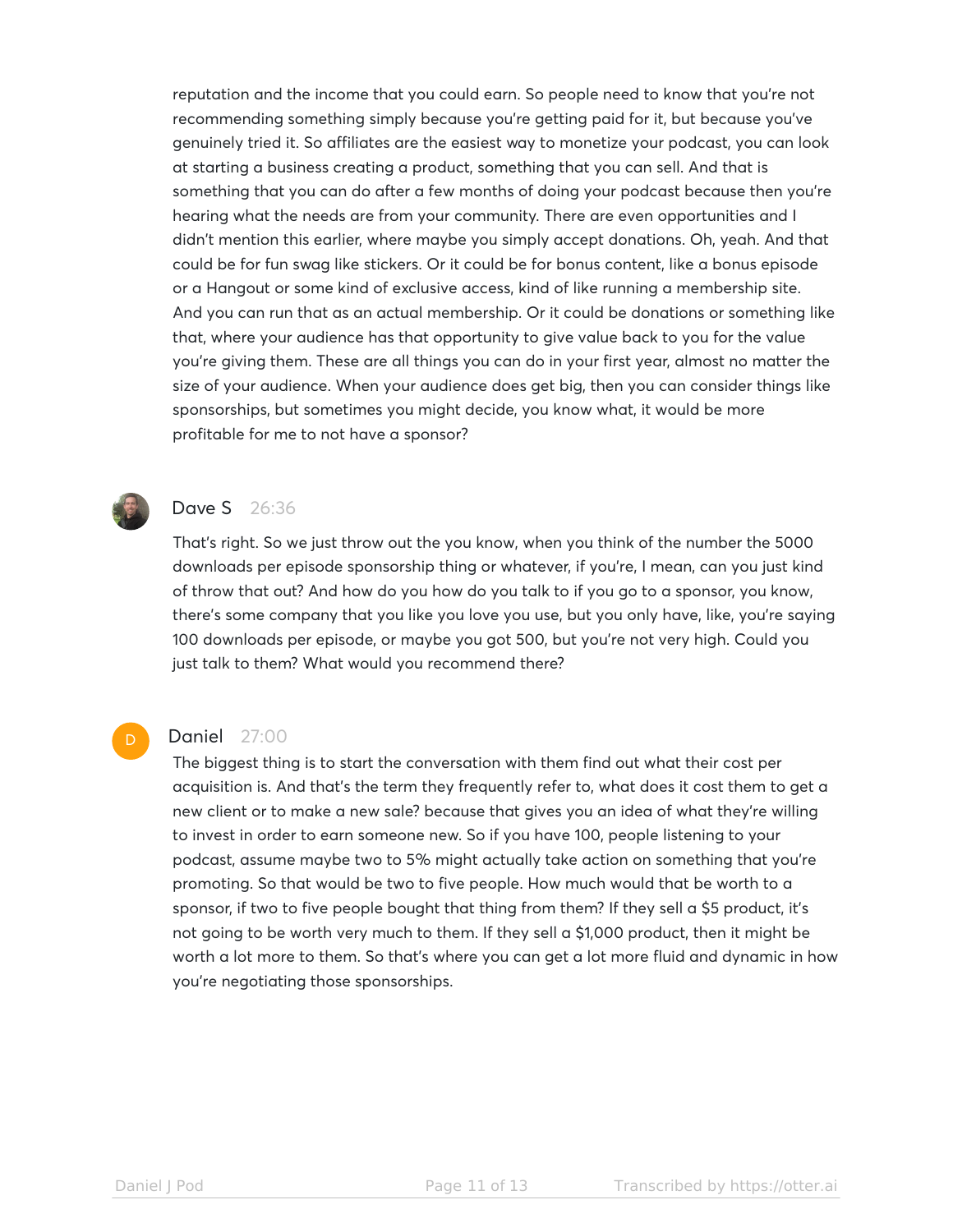

D

## Dave S 27:55

That's awesome. Hey, I appreciate that. I want one quick one before we get out of here on I'm kind of on the webinar thing. Now I've got a webinar coming up with one of the travel companies, we're going to try to promote a trip, you know, which is a pretty big ticket item. I think it's \$4,000, you know, per person. And that's going great. But what's your take on webinars? I don't I haven't seen if you do a lot of those, or do you think that fits well with podcasting?

#### Daniel 28:18

Oh, yeah, webinars, live streaming, when you are not just live streaming your content, your regular podcast recording, although there can be some fun place for that. But when you're doing a webinar, or some type of intentionally live, engaging content, that can be great for growing your audience, growing your relationship with your audience, and promoting a product because it's so much more interactive. And people can learn more, they can see more, they can get to see how well you are at communicating in real time. Because in podcasting, we can edit things not quite to perfection like we can with the written word. Because in podcasting, you can still Hear where there are some edit points. But when people can see and hear how well you speak off the cuff, or prepared or how well you answer their questions, how much you care about them. Then webinars, live streaming, that kind of thing can be huge for building your brand, your reputation and your business.



## Dave S 29:22

Perfect. All right, Daniel, I'ma let you get out of here. I wanted to say thanks for everything you're doing out there. I've been following you for a long time, the audacity to podcast.com is the place to go. So I just want to thank you and I'll be keeping in touch with you.



#### Daniel 29:36

Thank you very much, Dave. It was a pleasure.



## Dave S 29:42

Today's takeaway, find a way to create a product or service around your podcast after the first couple of months. Where have I been lately? I was on the work from home podcasts with tolu recently it was a lot of fun. We talked about podcasting and how to get